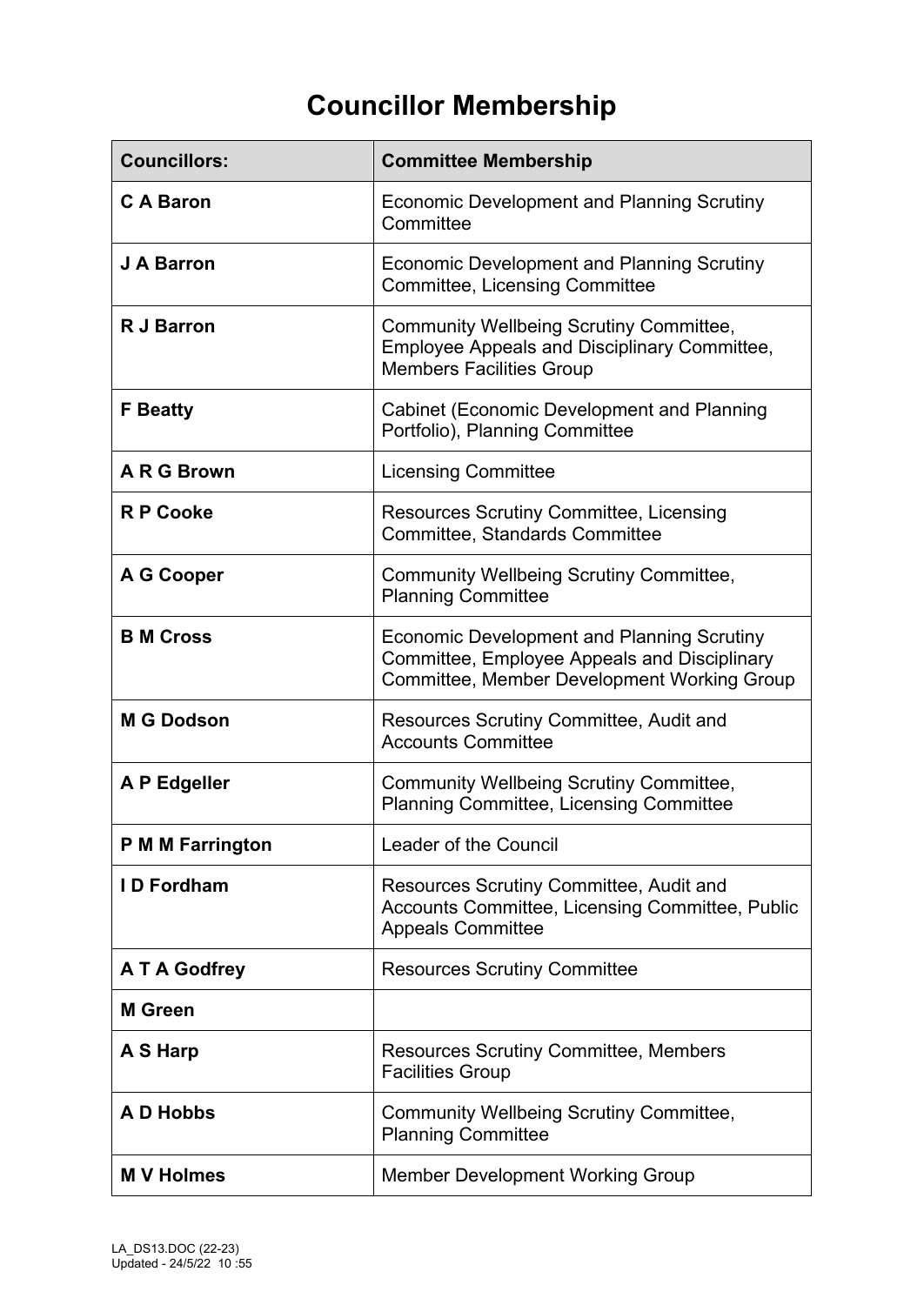| <b>Councillors:</b> | <b>Committee Membership</b>                                                                                                                    |
|---------------------|------------------------------------------------------------------------------------------------------------------------------------------------|
| J Hood              | <b>Community Wellbeing Scrutiny Committee,</b><br><b>Planning Committee, Public Appeals Committee</b>                                          |
| <b>RA James</b>     | <b>Resources Scrutiny Committee, Economic</b><br>Development and Planning Scrutiny Committee,<br><b>Audit and Accounts Committee</b>           |
| <b>E G R Jones</b>  | Resources Scrutiny, Committee, Economic<br>Development Planning Scrutiny, Planning<br>Committee, Public Appeals Committee                      |
| <b>PW Jones</b>     | <b>Planning Committee, Audit and Accounts</b><br>Committee, Public Appeals Committee, Standards<br>Committee, Member Development Working Group |
| W J Kemp            | Economic Development and Planning Scrutiny<br>Committee, Public Appeals Committee                                                              |
| <b>R</b> Kenney     | <b>Resources Scrutiny Committee, Economic</b><br>Development and Planning Scrutiny Committee                                                   |
| P A Leason          |                                                                                                                                                |
| A M Loughran        | <b>Community Wellbeing Scrutiny Committee, Audit</b><br>and Accounts Committee, Licensing Committee,<br><b>Public Appeals Committee</b>        |
| <b>B McKeown</b>    | Planning Committee, Standards Committee,<br><b>Member Development Working Group</b>                                                            |
| <b>D</b> McNaughton | <b>Economic Development and Planning Scrutiny</b><br><b>Committee, Employee Appeals and Disciplinary</b><br>Committee                          |
| <b>A Nixon</b>      | <b>Planning Committee, Audit and Accounts</b><br>Committee                                                                                     |
| J A Nixon           | Economic Development and Planning Scrutiny<br><b>Committee, Community Wellbeing Scrutiny</b><br>Committee                                      |
| L Nixon             |                                                                                                                                                |
| <b>GPK Pardesi</b>  | Resources Scrutiny Committee, Planning<br><b>Committee, Members Facilities Group</b>                                                           |
| <b>A N Pearce</b>   | <b>Community Wellbeing Scrutiny Committee,</b><br>Licensing Committee, Employee Appeals and<br><b>Disciplinary Committee</b>                   |